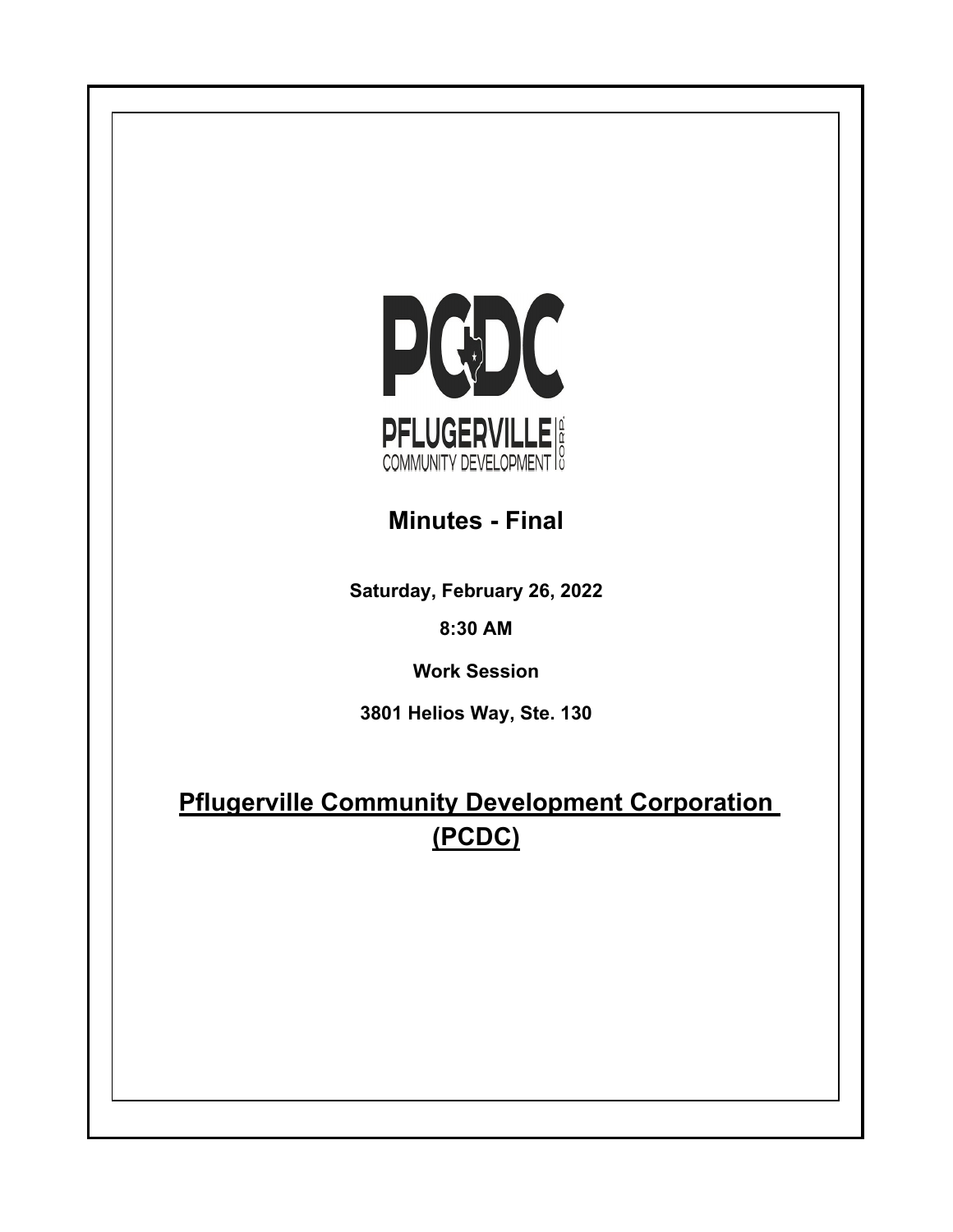## **1. Call to Order**

**Pflugerville Community Development Corporation Board members in attendance: Mr. Jim McDonald, Mr. Victor Gonzales, Mr. Anthony Nguyen, Mr. Dennis Spencer, Mr. Jonathan Kamenicky, Ms. Anita Husen, and Mr. George Vande Werken. Staff in attendance: Ms. Amy Madison, Executive Director; Ms. Crystal Connally, Business Retention and Workforce Director, Ms. Veronica Ramirez, Marketing and Communication Manager, Ms. Alisa Richey, Executive Assistant, Mr. Christian Kurtz, Business Development Director, Mr. Salom Tsoka, Finance Coordinator.**

**Others in attendance: Mr. Trey Fletcher, Deputy City Manager, Mr. Carlton Schwab, President, Texas Economic Development Council. Patty Akers, General Counsel, attended remotely.**

**Mr. Vande Werken called the meeting to order at 8:30 am.**

## **2. Discuss Only**

| 2A. | Discussion and presentation regarding 4A/4B law, economic<br>development best practice, and related Texas state legislation for 2022.<br>Presented by Carlton Schwab, President, Texas Economic Development<br>Council.                                                                                                                                                                                                                            |
|-----|----------------------------------------------------------------------------------------------------------------------------------------------------------------------------------------------------------------------------------------------------------------------------------------------------------------------------------------------------------------------------------------------------------------------------------------------------|
|     | Mr. Carlton Schwab, President TEDC informed the board on Texas Economic<br>Development and 4B Sales Tax uses.                                                                                                                                                                                                                                                                                                                                      |
| 2B. | Discussion regarding the StrengthsFinder assessment for Board and<br>Staff.                                                                                                                                                                                                                                                                                                                                                                        |
|     | Ms. Madison presented the results of the PCDC Board and Staff Strengths<br>Finder assessments.                                                                                                                                                                                                                                                                                                                                                     |
| 2C. | Discussion and presentations regarding PCDC Recruitment, Business<br>Retention Workforce Development, and Marketing programs.                                                                                                                                                                                                                                                                                                                      |
|     | Veronica Ramirez, Marketing Director, suggested adding PCDC to the City of<br>Pflugerville Wikipedia page. Will also consider adding PCDC for marketing<br>purposes to TikTok and various gaming platforms.                                                                                                                                                                                                                                        |
| 2D. | Discussion and presentations regarding PCDC's Comprehensive<br>Economic Development Strategic Plan (CEDS 2.0) and consider<br>revisions for FY22.                                                                                                                                                                                                                                                                                                  |
|     | Ms. Madison presented the methodology and results comparing the CEDS 2.0<br>with the recent City Council Strategic Plan and the soon-to-be adopted City<br>Aspire 2040 plans as they pertain to economic development. The staff<br>recommended two changes and board accepted the recommendation to add<br>the City's language regarding purchasing land and specific language on<br>expanding the One Thirty Business Park to the South and West. |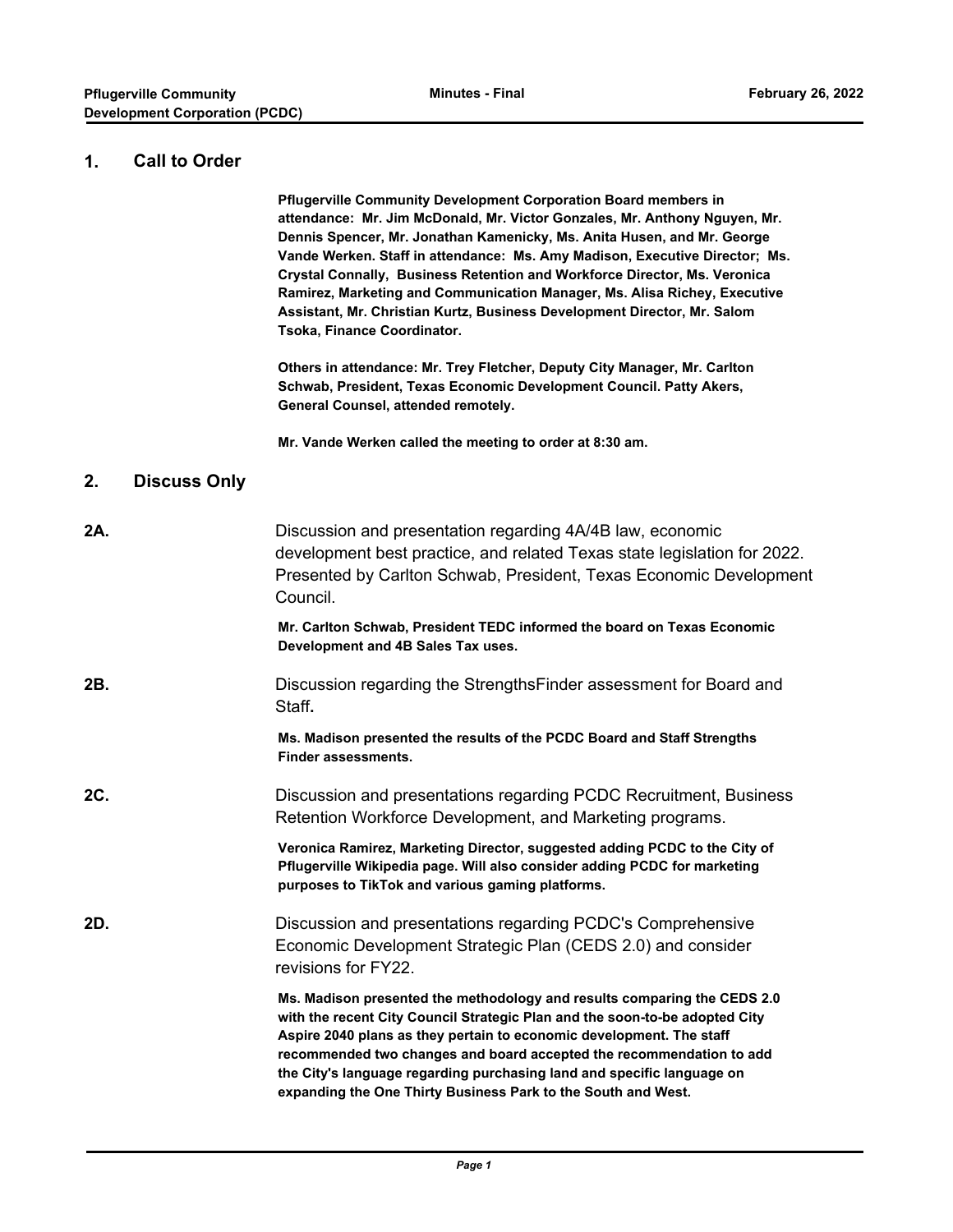## **3. Adjourn**

**Mr. Anthony Nguyen moved to adjourn. Mr. Jim McDonald seconded. Passed 7-0 Board adjourned at 11:52 a.m.**

**Approved as submitted on 3-16-2022. Respectfully submitted by, Alisa Richey, Executive Assistant.**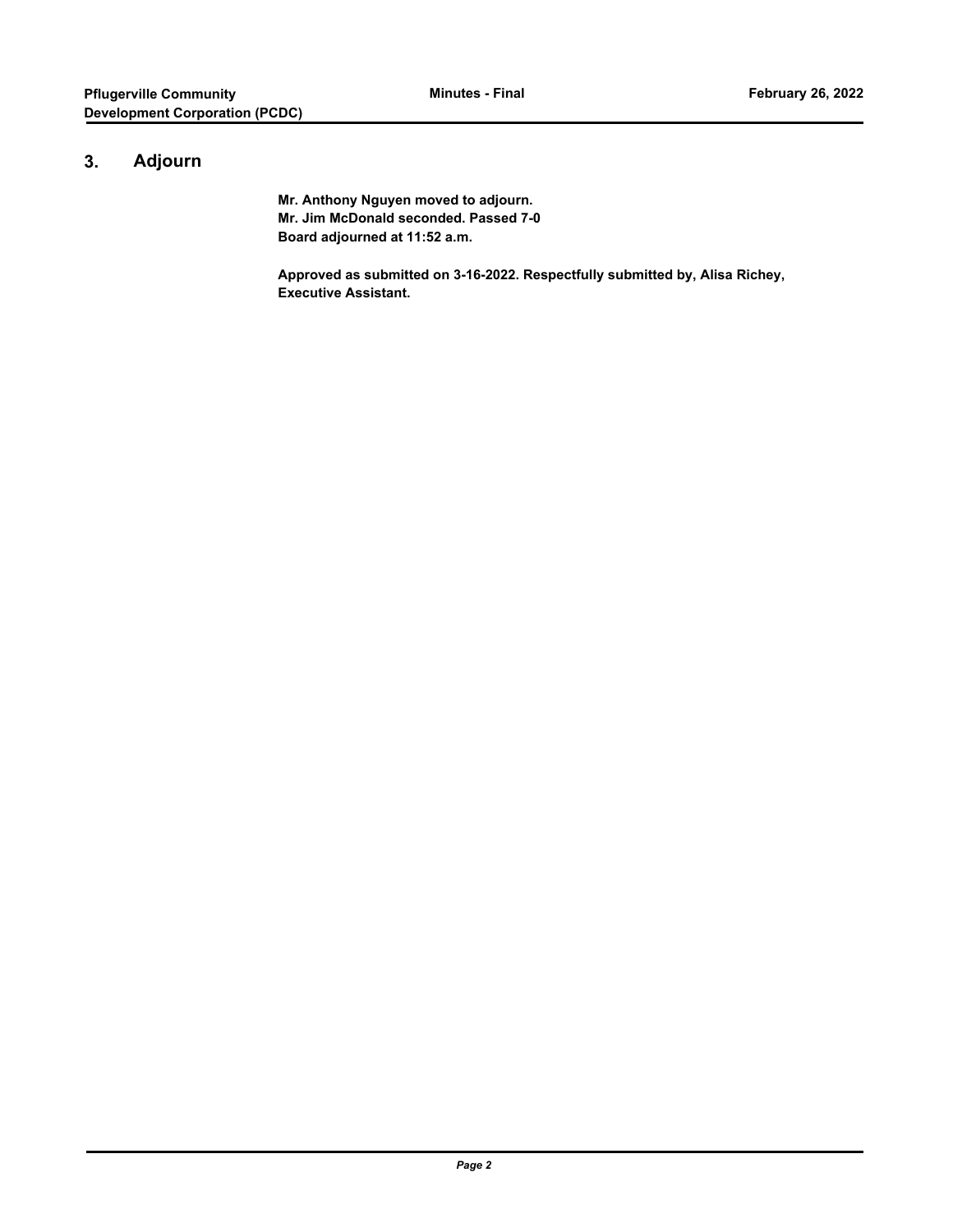**The Pflugerville Community Development Corporation may retire to executive session any time between the meeting's opening and adjournment on any item listed on the Agenda for the purpose of consultation with legal counsel pursuant to Section 551.071 of the Texas Government Code; discussion of real estate pursuant to Section 551.072 of the Texas Government Code; and/or deliberation regarding economic development negotiations pursuant to Section 551.087 of the Texas Government Code by majority vote of the Board. Action, if any, will be taken in open session. PCDC President, George Vande Werken.** 

**This is to certify that a copy of this agenda for this meeting was posted on the bulletin board located at the City Municipal Building on the 22nd day of February, 2022 at 5:00 PM pursuant to Section 551.041, Government Code.**

**The Pflugerville Community Development Corporation is committed to compliance with the Americans with Disabilities Act. Reasonable modifications and equal access to communications will be provided upon request. Requests to speak during Public Comment must be received at least 2 hours prior to the meeting. To request to speak please contact Alisa Richey, Executive Assistant at alisar@pfdevelopment.com or 512-990-3725 for information. This agenda has been reviewed and approved by the PCDC's legal counsel and the presence of any subject in any Executive Session portion of the agenda constitutes a written interpretation of the Texas Government Code Chapter 551 by legal counsel for the governmental body and constitutes an opinion by the attorney that the items discussed may be legally discussed in the closed portion of the meeting considering available opinions of a court of record and opinions of the Texas Attorney General known to the attorney. This provision has been added to this agenda with the intent to meet all elements necessary to satisfy Texas Government Code Chapter** 

**551.144(c) and the meeting is conducted by all participants in reliance on this opinion. Attendance By Other Elected or Appointed Officials:**

**It is anticipated that members of the City Council and/or other city board, commissions and/or committees may attend the meeting in numbers that may constitute a quorum of the City Council and/or other city boards, commissions and/or committees. Notice is hereby given that the meeting, to the extent required by law, is also noticed as a meeting of the City Council and/or other boards, commissions and/or committees. Notice is hereby given that the meeting, to the extent required by law, is also noticed as a meeting of the City Council and/or other boards, commissions and/or committees of the City, whose members may be in attendance. The members of the City Council and/or boards, commissions and/or committees may participate in discussions on the same items listed on the agenda, which occur at the meeting, but no action will be taken by such in attendance unless such item and action is specifically provided for on an agenda for the City Council or board, commission or committee subject to the Texas Open Meetings Act.** 

**VIDEO CONFERENCE CALL: PURSUANT TO SECTION 551.127 OF THE TEXAS GOVERNMENT CODE, ONE OR MORE MEMBERS OF THE PCDC BOARD MAY PARTICIPATE IN A MEETING REMOTELY, FOLLOWING CERTAIN GUIDELINES AND NOTICE REQUIREMENTS. A QUORUM OF THE PCDC WILL BE PHYSICALLY PRESENT FOR THE SCHEDULED MEETING AT THE ABOVE STATED LOCATION. THIS NOTICE SPECIFIES THE INTENT TO HAVE A QUORUM PRESENT AT THE STATED MEETING LOCATION. THE MEMBER OF THE PCDC BOARD PRESIDING**